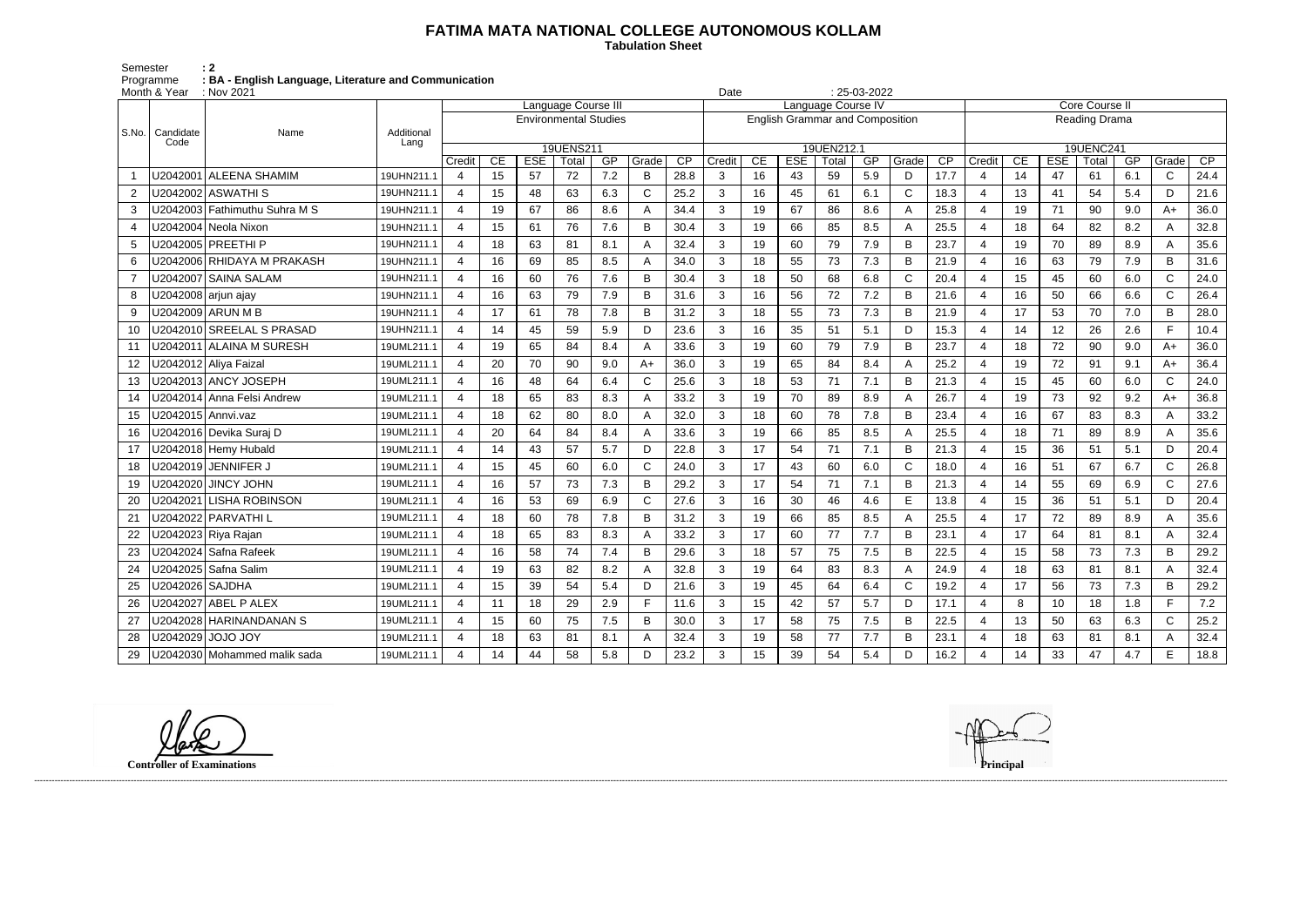|                  |                   |                               |            |        |    |                                    | <b>Complementary Course III</b> |     |              | <b>Complementary Course IV</b> |          |                 |            |       |     |              |                 |  |
|------------------|-------------------|-------------------------------|------------|--------|----|------------------------------------|---------------------------------|-----|--------------|--------------------------------|----------|-----------------|------------|-------|-----|--------------|-----------------|--|
|                  |                   |                               |            |        |    | History of English Literature - II |                                 |     |              | <b>Technical English</b>       |          |                 |            |       |     |              |                 |  |
| S.No.            | Candidate<br>Code | Name                          |            |        |    |                                    |                                 |     |              |                                |          |                 |            |       |     |              |                 |  |
|                  |                   | Lang                          | 19UENC231  |        |    |                                    |                                 |     |              |                                | 19UCM231 |                 |            |       |     |              |                 |  |
|                  |                   |                               |            | Credit | CE | <b>ESE</b>                         | Total                           | GP  | Grade        | $\overline{CP}$                | Credit   | $\overline{CE}$ | <b>ESE</b> | Total | GP  | Grade        | $\overline{CP}$ |  |
| -1               |                   | U2042001 ALEENA SHAMIM        | 19UHN211.1 | 3      | 15 | 28                                 | 43                              | 4.3 | E            | 12.9                           | 3        | 16              | 47         | 63    | 6.3 | $\mathsf{C}$ | 18.9            |  |
| $\overline{2}$   |                   | U2042002 ASWATHI S            | 19UHN211.1 | 3      | 14 | 39                                 | 53                              | 5.3 | D            | 15.9                           | 3        | 14              | 37         | 51    | 5.1 | D            | 15.3            |  |
| 3                |                   | U2042003 Fathimuthu Suhra M S | 19UHN211.1 | 3      | 19 | 70                                 | 89                              | 8.9 | A            | 26.7                           | 3        | 19              | 67         | 86    | 8.6 | Α            | 25.8            |  |
| $\boldsymbol{4}$ |                   | U2042004 Neola Nixon          | 19UHN211.1 | 3      | 16 | 40                                 | 56                              | 5.6 | D            | 16.8                           | 3        | 19              | 66         | 85    | 8.5 | A            | 25.5            |  |
| 5                |                   | U2042005 PREETHI P            | 19UHN211.1 | 3      | 18 | 53                                 | 71                              | 7.1 | B            | 21.3                           | 3        | 18              | 60         | 78    | 7.8 | B            | 23.4            |  |
| 6                |                   | U2042006 RHIDAYA M PRAKASH    | 19UHN211.1 | 3      | 14 | 61                                 | 75                              | 7.5 | B            | 22.5                           | 3        | 15              | 57         | 72    | 7.2 | B            | 21.6            |  |
| $\overline{7}$   |                   | U2042007 SAINA SALAM          | 19UHN211.1 | 3      | 15 | 37                                 | 52                              | 5.2 | D            | 15.6                           | 3        | 15              | 50         | 65    | 6.5 | $\mathbf C$  | 19.5            |  |
| 8                |                   | U2042008 arjun ajay           | 19UHN211.1 | 3      | 14 | 48                                 | 62                              | 6.2 | $\mathsf{C}$ | 18.6                           | 3        | 16              | 64         | 80    | 8.0 | A            | 24.0            |  |
| 9                |                   | U2042009 ARUN M B             | 19UHN211.1 | 3      | 14 | 32                                 | 46                              | 4.6 | E            | 13.8                           | 3        | 17              | 56         | 73    | 7.3 | B            | 21.9            |  |
| 10               |                   | U2042010 SREELAL S PRASAD     | 19UHN211.1 | 3      | 12 | 4                                  | 16                              | 1.6 | F            | 4.8                            | 3        | 14              | 30         | 44    | 4.4 | E            | 13.2            |  |
| 11               |                   | U2042011 ALAINA M SURESH      | 19UML211.1 | 3      | 19 | 66                                 | 85                              | 8.5 | A            | 25.5                           | 3        | 18              | 63         | 81    | 8.1 | A            | 24.3            |  |
| 12               |                   | U2042012 Aliya Faizal         | 19UML211.1 | 3      | 19 | 72                                 | 91                              | 9.1 | $A+$         | 27.3                           | 3        | 19              | 68         | 87    | 8.7 | Α            | 26.1            |  |
| 13               |                   | U2042013 ANCY JOSEPH          | 19UML211.1 | 3      | 17 | 57                                 | 74                              | 7.4 | B            | 22.2                           | 3        | 17              | 55         | 72    | 7.2 | B            | 21.6            |  |
| 14               |                   | U2042014 Anna Felsi Andrew    | 19UML211.1 | 3      | 19 | 63                                 | 82                              | 8.2 | A            | 24.6                           | 3        | 19              | 68         | 87    | 8.7 | Α            | 26.1            |  |
| 15               |                   | U2042015 Annvi.vaz            | 19UML211.1 | 3      | 15 | 61                                 | 76                              | 7.6 | B            | 22.8                           | 3        | 17              | 56         | 73    | 7.3 | B            | 21.9            |  |
| 16               |                   | U2042016 Devika Suraj D       | 19UML211.1 | 3      | 19 | 73                                 | 92                              | 9.2 | $A+$         | 27.6                           | 3        | 19              | 72         | 91    | 9.1 | $A+$         | 27.3            |  |
| 17               |                   | U2042018 Hemy Hubald          | 19UML211.1 | 3      | 14 | 44                                 | 58                              | 5.8 | D            | 17.4                           | 3        | 14              | 29         | 43    | 4.3 | $\mathsf E$  | 12.9            |  |
| 18               |                   | U2042019 JENNIFER J           | 19UML211.1 | 3      | 14 | 13                                 | 27                              | 2.7 | F.           | 8.1                            | 3        | 14              | 37         | 51    | 5.1 | D            | 15.3            |  |
| 19               |                   | U2042020 JINCY JOHN           | 19UML211.1 | 3      | 15 | 20                                 | 35                              | 3.5 | F.           | 10.5                           | 3        | 14              | 47         | 61    | 6.1 | $\mathsf{C}$ | 18.3            |  |
| 20               |                   | U2042021 LISHA ROBINSON       | 19UML211.1 | 3      | 14 | 33                                 | 47                              | 4.7 | E            | 14.1                           | 3        | 14              | 34         | 48    | 4.8 | E            | 14.4            |  |
| 21               |                   | U2042022 PARVATHI L           | 19UML211.1 | 3      | 18 | 68                                 | 86                              | 8.6 | A            | 25.8                           | 3        | 18              | 71         | 89    | 8.9 | A            | 26.7            |  |
| 22               |                   | U2042023 Riya Rajan           | 19UML211.1 | 3      | 19 | 67                                 | 86                              | 8.6 | A            | 25.8                           | 3        | 17              | 65         | 82    | 8.2 | A            | 24.6            |  |
| 23               |                   | U2042024 Safna Rafeek         | 19UML211.1 | 3      | 14 | 43                                 | 57                              | 5.7 | D            | 17.1                           | 3        | 16              | 63         | 79    | 7.9 | B            | 23.7            |  |
| 24               |                   | U2042025 Safna Salim          | 19UML211.1 | 3      | 17 | 51                                 | 68                              | 6.8 | $\mathsf{C}$ | 20.4                           | 3        | 17              | 60         | 77    | 7.7 | B            | 23.1            |  |
| 25               | U2042026 SAJDHA   |                               | 19UML211.1 | 3      | 15 | 42                                 | 57                              | 5.7 | D            | 17.1                           | 3        | 15              | 52         | 67    | 6.7 | $\mathsf{C}$ | 20.1            |  |
| 26               |                   | U2042027 ABEL P ALEX          | 19UML211.1 | 3      | 9  | $\mathbf{1}$                       | 10                              | 1.0 | F            | 3.0                            | 3        | 14              | 20         | 34    | 3.4 | F            | 10.2            |  |
| 27               |                   | U2042028 HARINANDANAN S       | 19UML211.1 | 3      | 13 | 28                                 | 41                              | 4.1 | E            | 12.3                           | 3        | 16              | 58         | 74    | 7.4 | B            | 22.2            |  |
| 28               |                   | U2042029 JOJO JOY             | 19UML211.1 | 3      | 16 | 62                                 | 78                              | 7.8 | B            | 23.4                           | 3        | 17              | 63         | 80    | 8.0 | A            | 24.0            |  |
| 29               |                   | U2042030 Mohammed malik sada  | 19UML211.1 | 3      | 13 | 4                                  | 17                              | 1.7 | E            | 5.1                            | 3        | 15              | 38         | 53    | 5.3 | D            | 15.9            |  |

**Controller of Examinations** 

------------------------------------------------------------------------------------------------------------------------------------------------------------------------------------------------------------------------------------------------------------------------------------------------------------------------------------------------------------------------------------------------------------------------